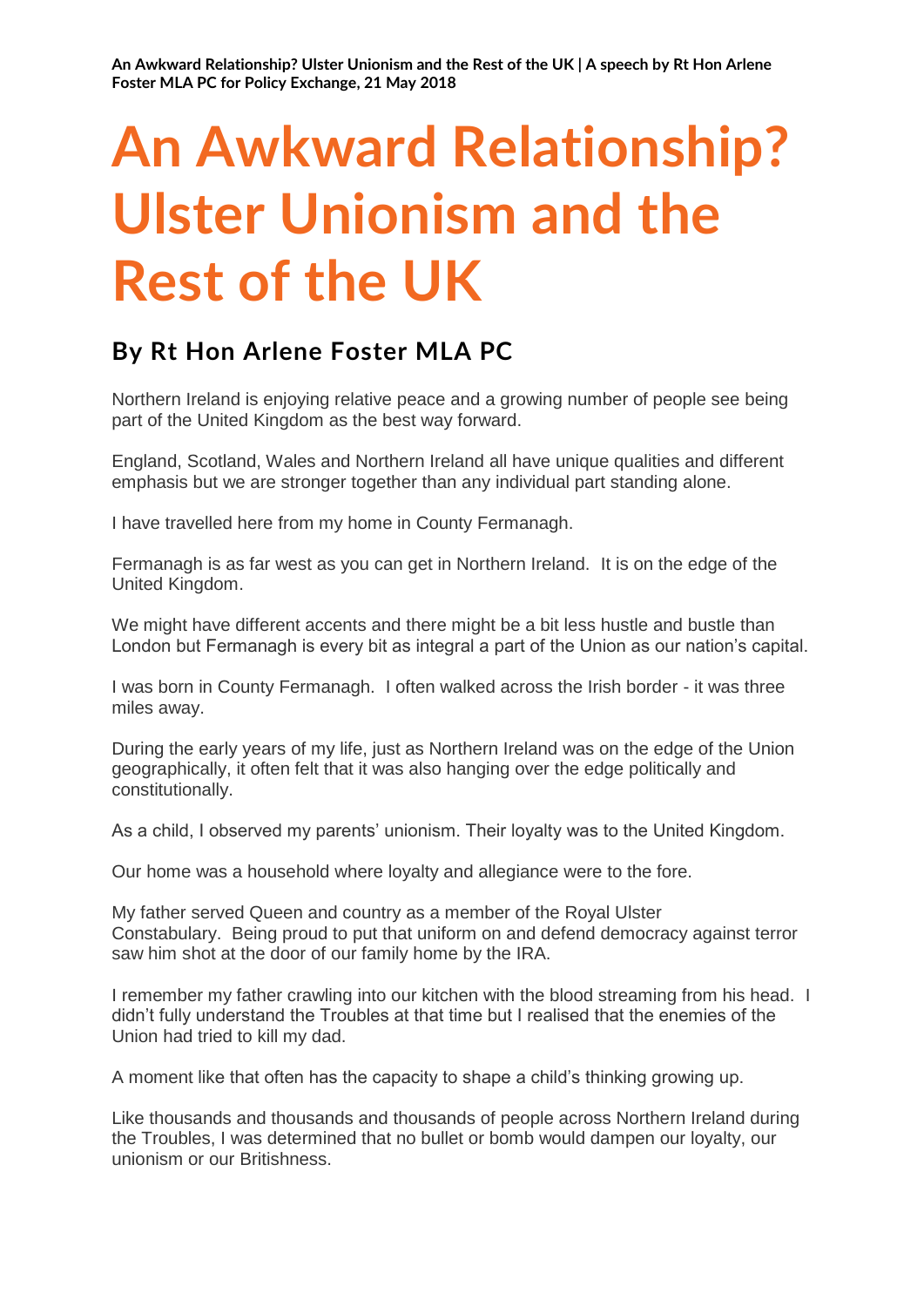Yet the relationship between Unionism in Northern Ireland and the rest of the United Kingdom has at times been strained. Northern Ireland's Unionists will have been considered down the years, and perhaps still so by some today, as being hard to understand or relate to.

But if we appeared a little different, there were understandable reasons. Unionists felt little loved and saw dangers at every turn. Everyone seemed out to get them.

Some in the Irish Republic.

Some of their own neighbours in their hometowns and villages.

International opinion too was perceived to be against Unionism and some in North America in particularly.

And multiple Westminster Governments. When our Government acted against our interests and over our heads, it was those hurts that often ran the deepest.

Our relationship I believe has developed and matured over the years, often through the experience of difficult times.

Today Northern Ireland is a world apart from the years of the Troubles and the dark years of sectarian terrorism.

We have come far and yet we have a further journey to travel.

Unionists want to take the next steps on that journey.

Politically the Democratic Unionist Party, now the main party of Unionism in Northern Ireland, is playing its part in ensuring the national government is able to govern at this most crucial time in the history of the United Kingdom.

We have been able to use our influence at Westminster to make a difference to the lives of people in every part of Northern Ireland. But we have also demonstrated that our priority is to help bring stability and sensible Government to our nation.

Our Confidence and Supply Agreement with the Conservative and Unionist Party was about much more than Northern Ireland.

We ensured that pensioners in every part of the country have the security of knowing that the triple lock on pensions is safe and that the winter fuel payment will remain universal.

We have also held the Government to its commitment on maintaining defence spending at the 2% of GDP NATO target.

For us our unionism doesn't end at the Irish Sea. We are bringing that same philosophy of doing what's in our nation's best interests to the other challenges that the United Kingdom faces over the course of the current Parliament.

In 2016, the United Kingdom voted to leave the European Union.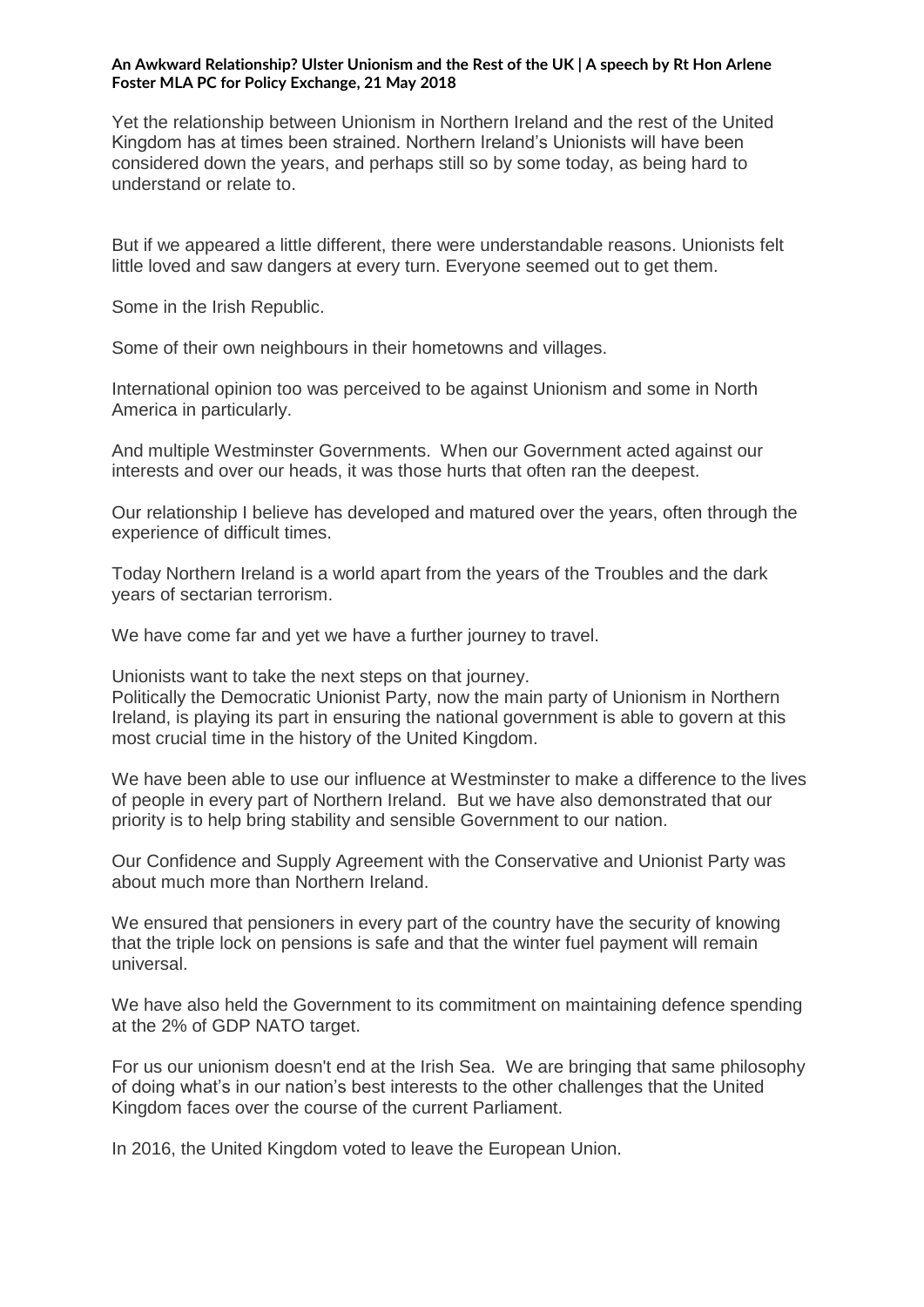We voted in the referendum as one nation. We must implement that decision and leave as one nation. Again, Northern Ireland is a central element to that debate. But unionists, throughout the country - those who voted remain and leave – accept that we must exit the EU in a way that causes no damage to the economic and constitutional integrity of the United Kingdom.

In particular, the Prime Minister has been categorical on this matter. We will NOT support any Withdrawal Agreement that creates, through a legal protocol, a new regulatory border down the Irish Sea that acts as an impediment to Northern Ireland businesses trading with Great Britain or Great Britain businesses trading into Northern Ireland.

This 'red line' is grounded not only in constitutional reality but also in good economic sense.

There is little doubt that delivering on the referendum result is perhaps the most substantial and complex process the Government and Parliament has undertaken in recent times.

We want to maximise the opportunities that will flow from our exit of the EU.

We want to see more flexibility for locally elected Ministers to set policies that work for our regions.

And as a unionist I see no logic or rationale for a hard border being created between Northern Ireland and the Irish Republic. Indeed we do not want to see that at all.

The only people stirring up myths of border checkpoints are those who are committed to unpicking the Union. They seek to use such imagery to advance and build support for their long-term political objective. They will not succeed.

Some have sought to use the UK exit from the EU as a means to foment division in Northern Ireland.

Northern Ireland is transformed, and while we should never be complacent that prevailing feeling of constantly being under siege is no longer the case.

Unionism is at its best when it is confident, outward looking and welcoming. We must move forward with confidence.

Citizenship and rights are essentially unionist issues. They are issues we should set out to reclaim. Nationalism is by its nature narrow and exclusive. Being a Unionist is the opposite. Unionism stands for pluralism and multi-culturism. We are inclusive and welcome all.

Confident unionism can capture the diversity that nationalism cannot. It transcends nationalism, and allows individuals to express the cultural values or identity they wish.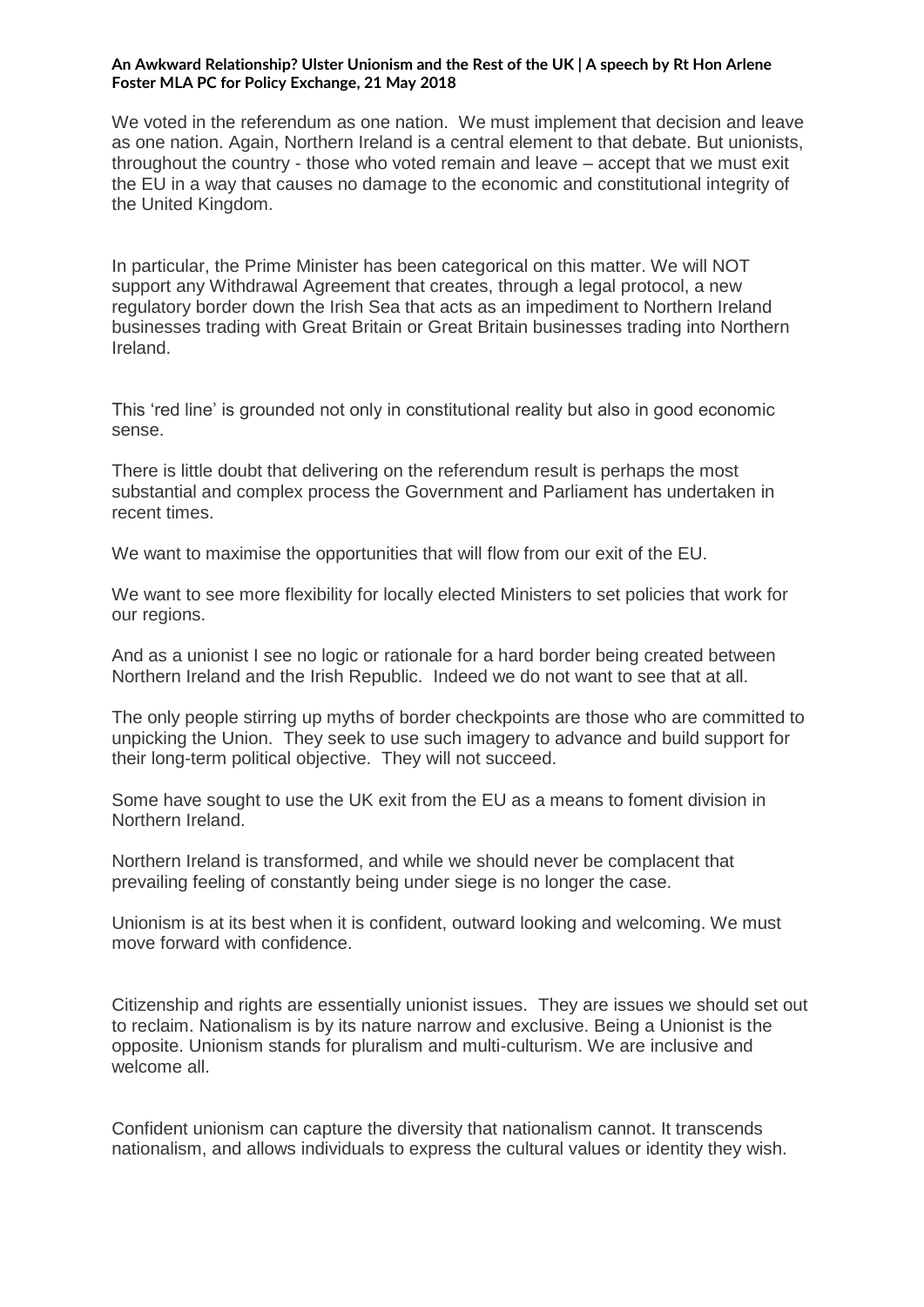The surest way to cement the Union is for Northern Ireland to be open and provide a successful environment in which to live and work. A Northern Ireland which embraces differing cultures and where minorities feel valued - is one that few will choose to abandon.

I want to be a leader who reaches out to promote the value - AND the values - of the Union.

23 years ago, I penned the foreword for a booklet entitled 'Selling Unionism Home and Away'. It included articles from a number of eminent contributors including some speaking at today's event. I have always been seized by the importance of making the positive case for the Union.

By today's standards the United Kingdom is not a large country in population terms but our influence extends to every part of the globe. The Union has brought safety, stability, security and success for all of us. And in an ever-changing world with challenge and uncertainty everywhere, that safety, security, stability and success has never been more crucial.

We have faced great challenges before. External, even existential threats. But we overcame them. And we were able to, because we stood together against those threats as one.

I am hugely proud to be British. To be part of this Union that has endured for centuries. For my culture, heritage and identity to be British.

But our Britishness is about much more than the passport we hold. It cannot and should not be reduced down to a name or a badge. It is about a shared history going back generations. Pride in a United Kingdom which ended the slave trade, was the home of the industrial revolution and which founded the welfare state.

It is about a shared cultural experience which encompasses the newspapers we read, the television we watch and the sporting teams we support.

A global history manifested through the Commonwealth, something that will receive renewed focus and attention as the UK leaves the European Union.

It is about the institutions we cherish – like the National Health Service – which is the envy of others.

It is about a pride in our role for good in the world, not just two World Wars and the struggle against communism in the past, but the battle for freedom and democracy today.

What knits us together isn't a common political creed, one religion or the same skin colour.

We are bound together by a set of common values. Values like democracy, freedom,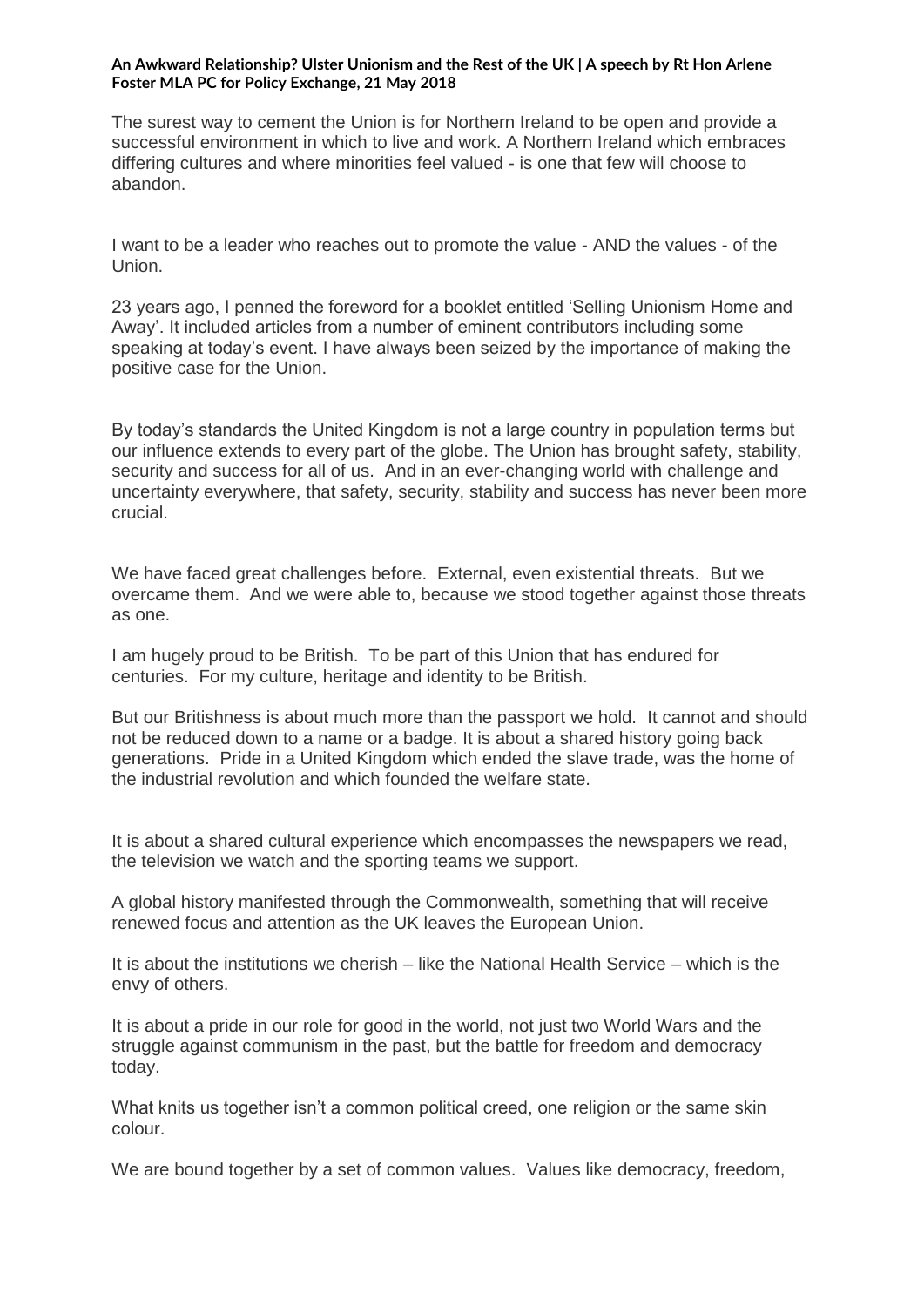and respect for the rule of law and tolerance for others.

For us, these things do not need to be codified in a written constitution. They are the beating heart of who we are as a society and what makes us British.

Our democratic system has stood the test of time over centuries. Westminster remains an inspiration for fledgling democracies everywhere.

And the Union has allowed people from all of its parts – including Northern Ireland – to make a contribution political, economic and cultural life that otherwise they might not have been able to.

I know that some see Northern Ireland's relationship with the rest of the United Kingdom as one of more 'take' than 'give'.

Certainly, in an economic and financial sense, the United Kingdom has allowed the sharing of wealth and prosperity, not just between people but across our entire country and Northern Ireland has been a huge beneficiary of that.

My belief in, and support for, the United Kingdom does not depend upon the economic arguments, though there can be no doubt that it is overwhelmingly the case that we are all economically better together than apart. It would defy logic to decouple Northern Ireland from, what is today, the fifth largest economy in the world.

Northern Ireland's people and businesses pay into the Exchequer like their counterparts in every part of the Kingdom. But our contribution to the Union cannot simply be measured in pounds and pence alone.

It is measured in the blood sacrifice at the Somme and Messines and across Flanders fields during the Great War. In the leadership on the battlefield of great leaders like Montgomery and Alanbrooke. And in the engineering excellence of the men and women of Belfast who built the ships and planes that helped win the Second World War.

It is measured in the enrichment of our cultural life made by writers like C. S. Lewis and Seamus Heaney.

It is measured in the contribution of our eminent scientists. People like Lord Kelvin – the founder of modern physics – and Jocelyn Bell Burnell who discovered pulsars.

And it is measured in the industry and innovation of our entrepreneurs. Our modern day industrialists such as William Wright whose company Wrightbus manufacture 1 in 3 of London's famous red buses and Peter Fitzgerald whose life sciences company Randox makes 1 in 10 of the world's cholesterol tests.

One of the keys to the success of our Union is that Northern Ireland – like Scotland and Wales – can exert an influence, can have a voice and can play a valuable role well beyond our own smaller size would otherwise merit.

The overwhelming majority of people in Northern Ireland understand and appreciate that they are better off being part of the United Kingdom. They also understand and greatly appreciate the incomparable contribution that the rest of the UK makes to Northern